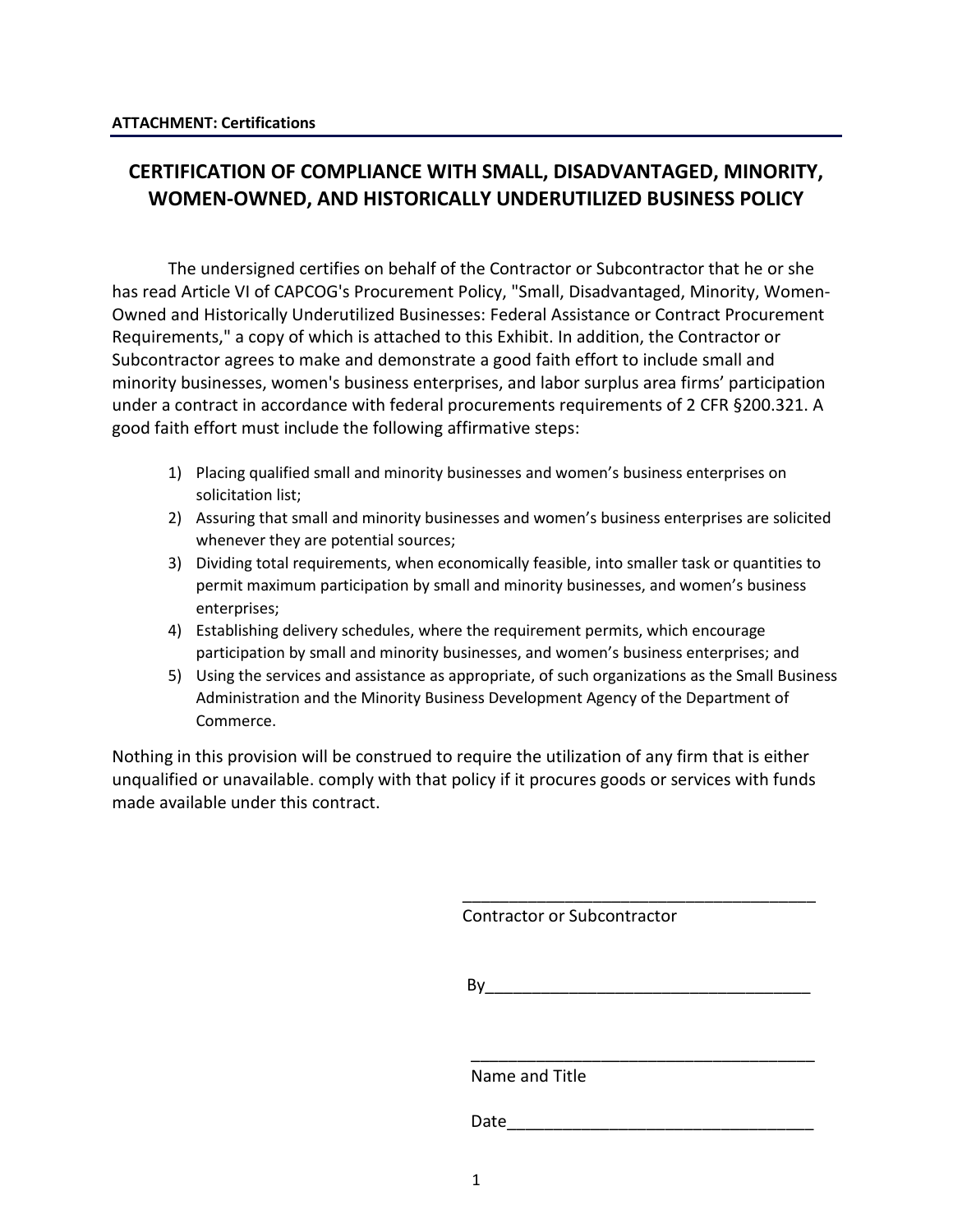## **CAPCOG'S AFFIRMATIVE ACTION PROCUREMENT POLICY**

### **Small, Disadvantaged, Minority, Women-owned and Historically Underutilized Businesses: Federal Assistance or Contract Procurement Requirements**

#### **PART A: POLICIES**

#### 6-101 **Policy Statement:**

It shall be the policy of CAPCOG to assist small, DBE, MBE, women-owned businesses and HUBs in learning how to do business with CAPCOG. It shall be the further policy of CAPCOG that these sources shall have the maximum feasible opportunity to compete.

#### 6-102 **Bidder/Offeror Statement:**

Every solicitation for procurement must require that each bidder or offeror include a statement that the bidder or offeror will comply with this Policy.

- 6-103 To ensure that CAPCOG's policy to assure that small, MBEs, DBEs, women-owned businesses, and HUBs are utilized, CAPCOG and its contractors and subcontractors should take the following affirmative steps:
	- 1. Include qualified small, MBEs, DBEs, women-owned businesses, and HUBs on the Bidders' List. State lists may be utilized to locate such businesses by contacting the General Services Commission;
	- 2. Assure that small, MBEs, DBEs, women-owned businesses, and HUBs are solicited whenever they may be potential sources. In this regard, CAPCOG should investigate new sources and advertise when feasible in minority publications;
	- 3. When economically feasible, and where not in contravention of competitive bidding requirements, CAPCOG should divide the total requirements into smaller tasks or quantities so as to permit maximum small, MBE, DBE, women-owned businesses and HUB participation;
	- 4. Use the services and assistance of the Small Business Administration, the Office of Minority Business Enterprise of the Department of Commerce, the Minority Business Development Agency in the Department of Labor, the Texas General Services Commission and other similar agencies for locating such businesses;
	- 5. Require that prime contractors take affirmative and meaningful steps towards retaining small, MBE, DBE, women-owned businesses and HUB subcontractors;
	- 6. Procure goods and services from labor surplus areas;
	- 7. If feasible, establish delivery schedules that encourage small, MBEs, DBEs, women-owned businesses, and HUBs to participate; and,
	- 8. Advertise, at least annually, in a newspaper of general circulation for small, MBEs, DBEs, women-owned businesses and HUBs to be added to the Bidders' List.
- 6-104 For such affirmative steps to be meaningful, CAPCOG should review all solicitations, offers and bids to confirm that such affirmative action steps have been taken. In addition, steps should be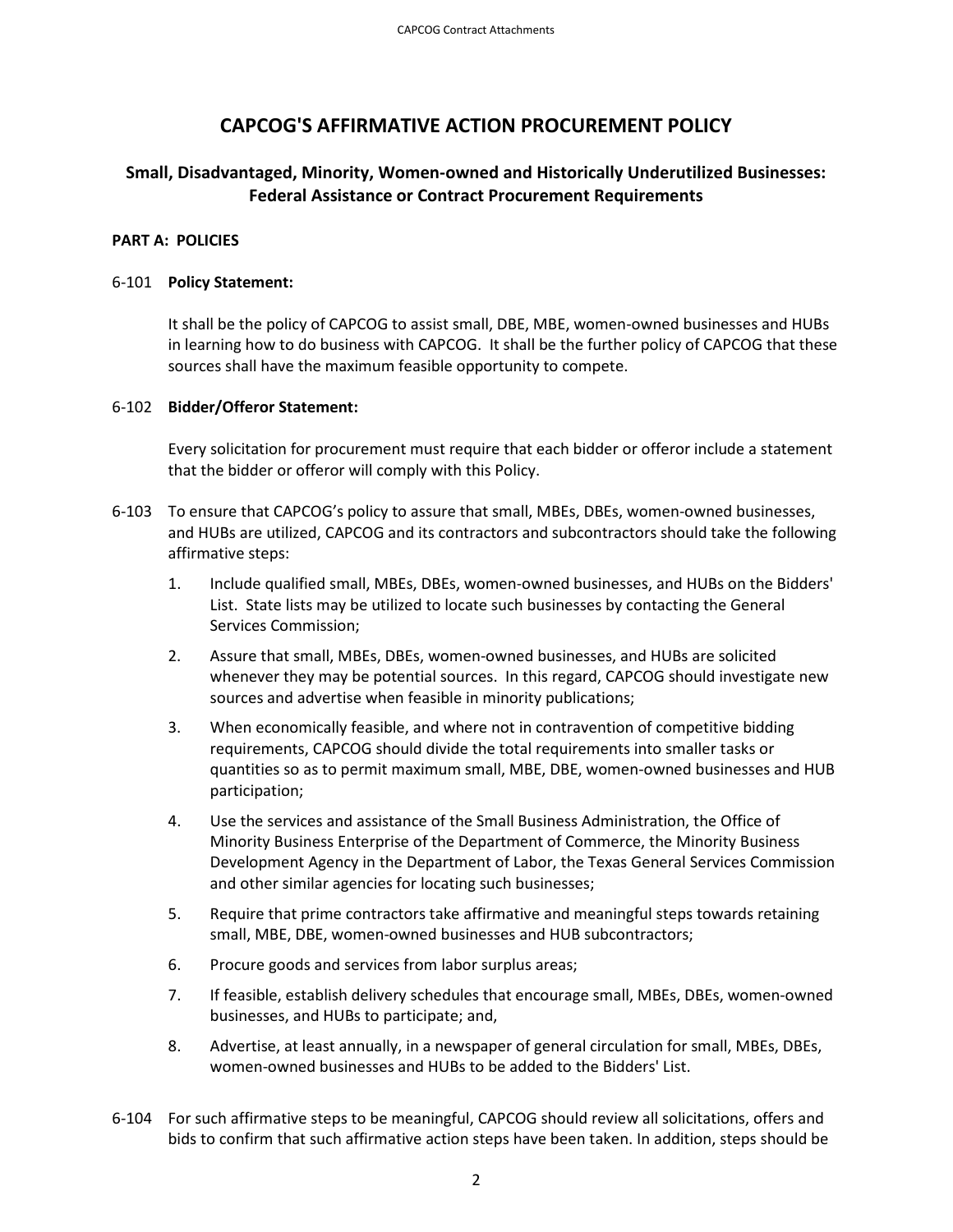taken to ensure that once a contract is awarded to a small, MBE, DBE, women-owned business, and/or HUB, or that the award is given to a contractor with such a subcontractor, that such business is retained during the entire performance of the contract.

- 6-105 Failure of a contractor to take meaningful affirmative steps at soliciting and retaining small, MBEs, DBEs, women-owned businesses and HUBs may be considered as a factor in evaluating future bids under non-compliance with public policies; however, this factor may not be a consideration in procurements involving purely state or local funds as Texas law requires awards to be made to the lowest responsible bidder.
- 6-106 For procurements costing more than \$3,500 but less than \$50,000 the Division Director shall contact at least two HUBs on a rotating basis, based on information provided by the Texas General Services Commission. If the list fails to identify a historically underutilized business in the area, the CAPCOG is exempt from this section.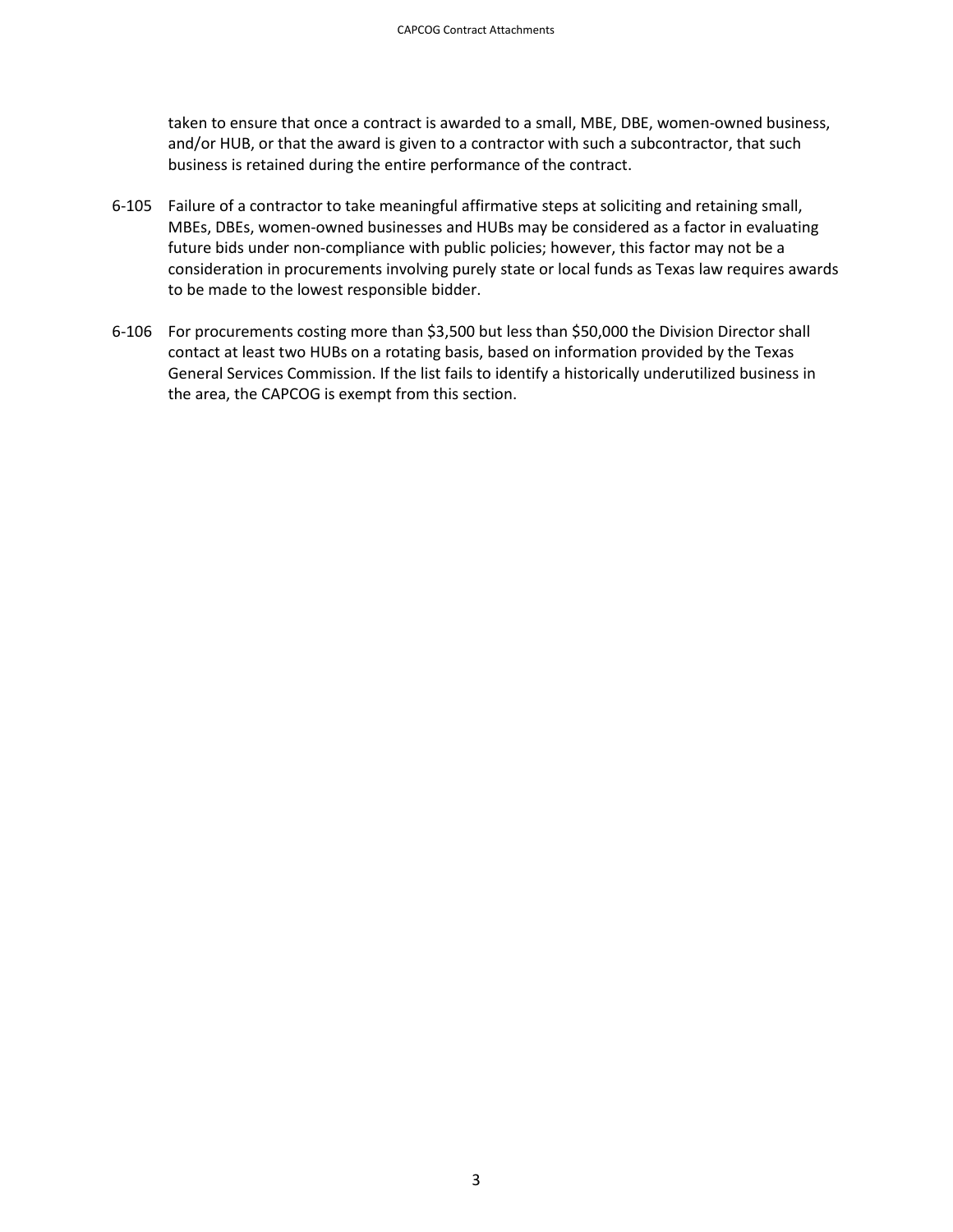# **CERTIFICATION REGARDING DEBARMENT, SUSPENSION, INELIGIBILITY AND VOLUNTARY EXCLUSION FOR LOWER-TIER COVERED TRANSACTIONS**

### *Instructions for Certification*

- 1. By signing and submitting this Certification, the lower-tier participant (the "Contractor" or "Subcontractor") is providing the certification set out below.
- 2. This certification is a material representation of fact upon which reliance was placed when the contract was signed. If it is later determined that the Contractor or Subcontractor knowingly rendered an erroneous certification, in addition to other remedies available to the federal government, the department or agency with which this transaction originated may pursue all available remedies, including suspension and/or debarment.
- 3. The Contractor or Subcontractor shall provide immediate written notice to CAPCOG if at any time the Contractor or Subcontractor learns that its certification was erroneous when signed or has become erroneous because of changed circumstances.
- 4. The terms "covered transaction," "debarred," "suspended," ineligible," "lower-tier covered transaction," "participant," "person," "primary covered transaction," "principal," "proposal," and "voluntarily excluded," as used in this Certification, have the meanings set out in the Definitions and Coverages sections of regulations implementing Executive Order 12549. You may contact CAPCOG for assistance in obtaining a copy of those regulations.
- 5. The Contractor or Subcontractor agrees not to knowingly enter into any lower-tier covered transaction with a person who is debarred, suspended, declared ineligible, or voluntarily excluded from participating in this contract, unless authorized by the department or agency with which this transaction originated.
- 6. The Contractor or Subcontractor also agrees to include this Certification without modification in all lower-tier covered transactions and solicitations for lower-tier covered transactions.
- 7. The Contractor or Subcontractor may rely upon the certification of a prospective participant in a lower-tier covered transaction that it is not debarred, suspended, ineligible, or voluntarily excluded from the covered transaction, unless it knows that the certification is erroneous. The Contractor or Subcontractor may decide the method and frequency by which it determines the eligibility of its principals. The Contractor or Subcontractor may, but is not required to, check the Nonprocurement List.
- 8. Paragraph 7 does not require establishment of a system of records in order to render in good faith the required Certification. The knowledge and information of the Contractor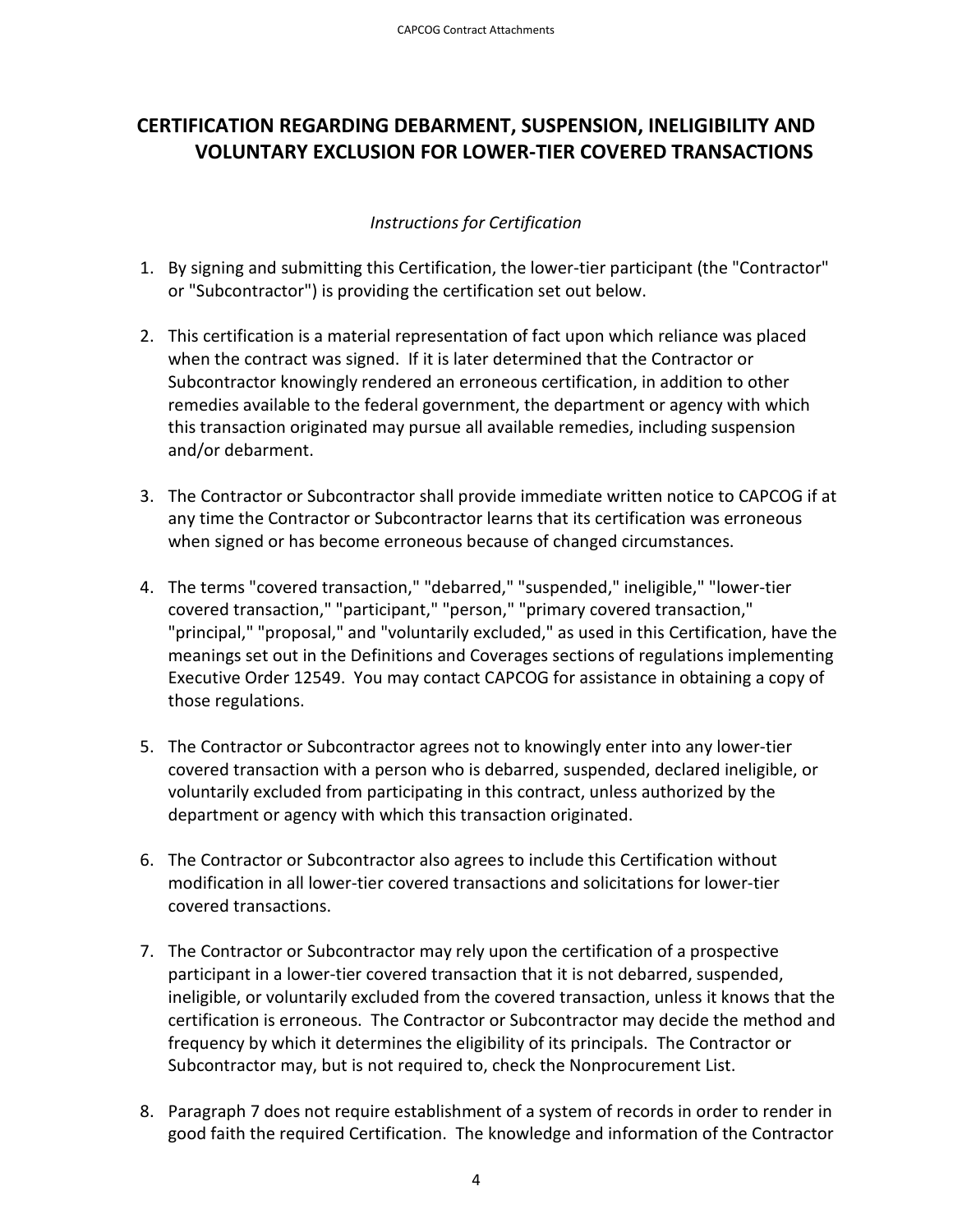or Subcontractor is not required to exceed that which is normally possessed by a prudent person in the ordinary course of business dealings.

9. Except for transactions authorized under paragraph 5, if the Contractor or Subcontractor knowingly enters into a lower-tier covered transaction with a person who is debarred, suspended, ineligible, or voluntarily excluded from participating in this contract, in addition to other remedies available to the federal government, the department or agency with which this transaction originated may pursue any available remedies, including suspension and/or debarment.

### *Certification*

The Contractor or Subcontractor certifies, by participating in this contract, that neither it nor any of its principals is presently debarred, suspended, proposed for debarment, declared ineligible, or voluntarily excluded from participation in this contract by any federal department or agency.

If the Contractor or Subcontractor is unable to certify to any of the statements in this Certification, the Contractor or Subcontractor shall furnish CAPCOG a written explanation of it inability.

 $\overline{\phantom{a}}$  , which is a set of the set of the set of the set of the set of the set of the set of the set of the set of the set of the set of the set of the set of the set of the set of the set of the set of the set of th

 $\overline{\phantom{a}}$  , which is a set of the set of the set of the set of the set of the set of the set of the set of the set of the set of the set of the set of the set of the set of the set of the set of the set of the set of th

Contractor or Subcontractor

 $By$ 

Name and Title

Date\_\_\_\_\_\_\_\_\_\_\_\_\_\_\_\_\_\_\_\_\_\_\_\_\_\_\_\_\_\_\_\_\_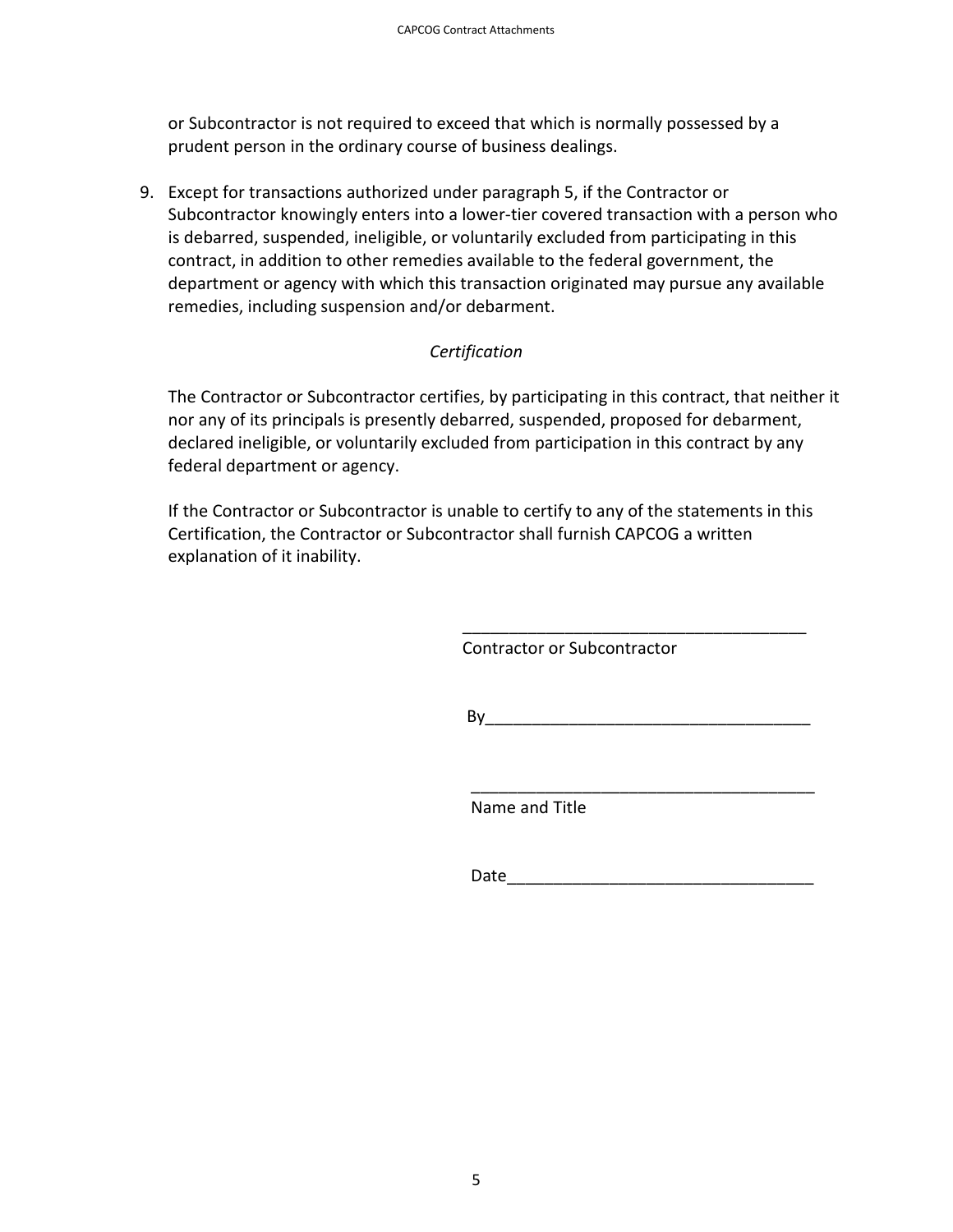## **CERTIFICATION REGARDING LOBBYING**

### **Certification for Contracts, Grants, Loans and Cooperative Agreements**

The undersigned certifies, to the best of his or her knowledge and belief, that:

- No federal appropriated funds have been paid or will be paid, by or on behalf of the undersigned, to any person for influencing or attempting to influence an officer or employee of an agency, a member of Congress, an officer or employee of Congress, or an employee or a member of Congress in connection with the award of any federal contract, the making of any federal grant or loan, the entering into of any cooperative agreement, or the extension, continuation, renewal, amendment, or modification of any federal contract, grant, loan, or cooperative agreement.
- If any funds other than federal appropriated funds have been paid or will be paid to any person for influencing or attempting to influence an officer or employee of an agency, a member of Congress, an officer or employee of Congress, or an employee of a member of Congress in connection with this federal contract, grant, loan, or cooperative agreement, the undersigned shall complete and submit to CAPCOG Standard Form-LLL, "Disclosure Form to Report Lobbying," in accordance with its instructions.
- The undersigned shall require that this Certification be included in all subcontracts under this contract, and that all subcontractors sign and submit to CAPCOG the Certification.

Contractor or Subcontractor

 $\mathsf{By}$ 

\_\_\_\_\_\_\_\_\_\_\_\_\_\_\_\_\_\_\_\_\_\_\_\_\_\_\_\_\_\_\_\_\_\_\_\_\_\_

Name and Title

Date\_\_\_\_\_\_\_\_\_\_\_\_\_\_\_\_\_\_\_\_\_\_\_\_\_\_\_\_\_\_\_\_\_

 $\overline{\phantom{a}}$  , and the contract of the contract of the contract of the contract of the contract of the contract of the contract of the contract of the contract of the contract of the contract of the contract of the contrac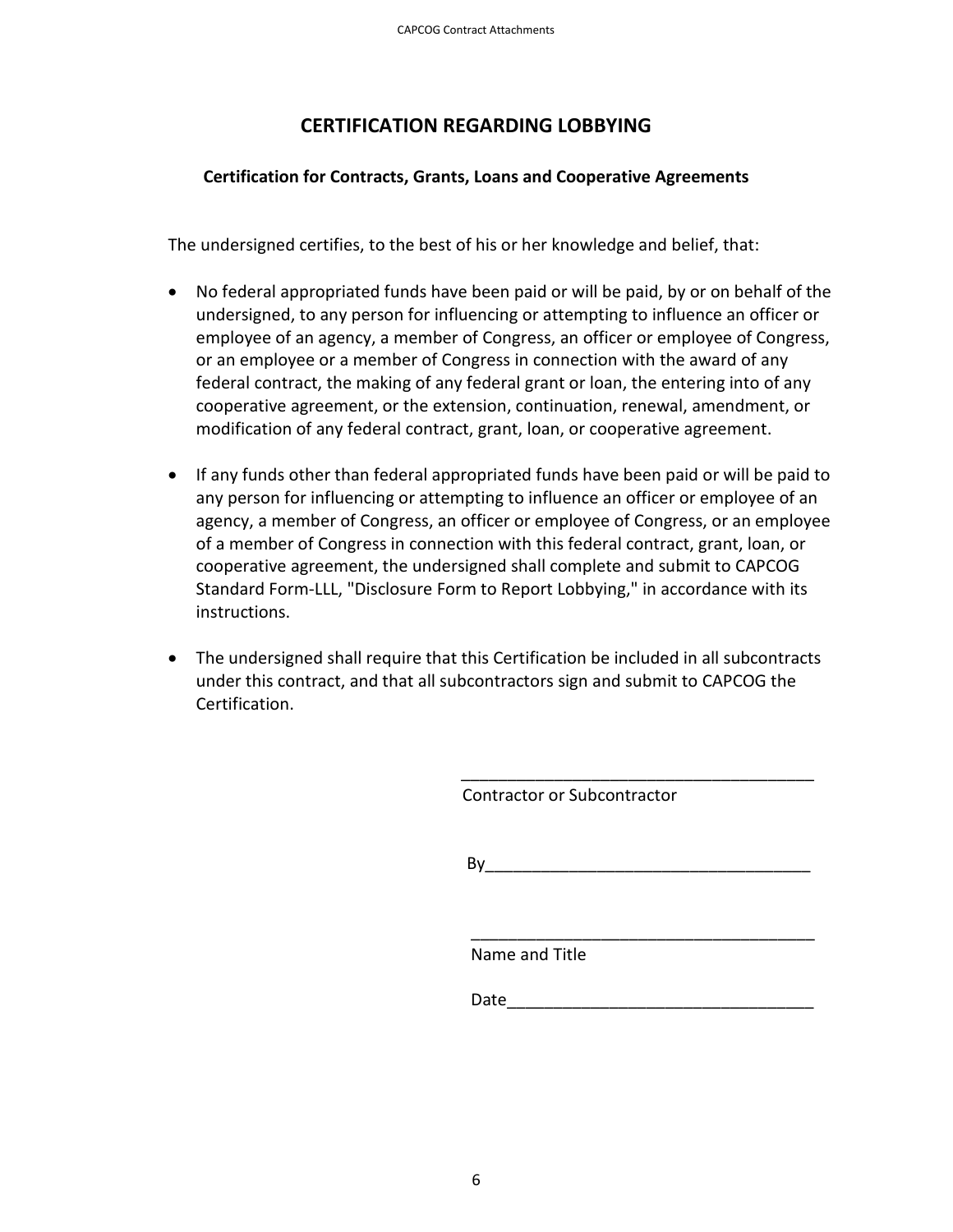## **PROHIBITION ON CONTRACTS WITH COMPANIES BOYCOTTING ISRAEL**

Texas Local Government Code Section 1. Subtitle F, Title 10, Government Code, Chapter 2270 states that a governmental entity may not enter into a contract with a company for goods or services unless the contract contains a written verification from the company that it:

- 1) does not boycott Israel; and
- 2) will not boycott Israel during the term of the contract

Pursuant to Section 2270.001, Texas Government Code:

- "Boycott Israel" means refusing to deal with, terminating business activities with, or otherwise taking any action that is intended to penalize, inflict economic harm on, or limit commercial relations specifically with Israel, or with a person or entity doing business in Israel or in an Israelicontrolled territory, but does not include an action made for ordinary business purposes; and
- "Company" means a for-profit sole proprietorship, organization, association, corporation, partnership, joint venture, limited partnership, limited liability partnership, or any limited liability company, including a wholly owned subsidiary, majority-owned subsidiary, parent company or affiliate of those entities or business associations that exist to make a profit.

I, (authorized official) **I** authorized official) **A 1 a 1 a 1 a 1 a 1 a 1 a 1 a 1 a 1 a 1 a 1 a 1 a 1 a 1 a 1 a 1 a 1 a 1 a 1 a 1 a 1 a** truthfulness and accuracy of the contents of the statements submitted on this certification under the provisions of Subtitle F, Title 10, Government Code Chapter 2270 and that the company named below:

- 1) does not boycott Israel currently; and
- 2) will not boycott Israel during the term of the contract; and
- 3) is not currently listed on the State of Texas Comptroller's Companies that Boycott Israel List located at<https://comptroller.texas.gov/purchasing/publications/divestment.php>

Contractor or Subcontractor

 $\mathsf{By}$ 

\_\_\_\_\_\_\_\_\_\_\_\_\_\_\_\_\_\_\_\_\_\_\_\_\_\_\_\_\_\_\_\_\_\_\_\_\_\_

Name and Title

Date\_\_\_\_\_\_\_\_\_\_\_\_\_\_\_\_\_\_\_\_\_\_\_\_\_\_\_\_\_\_\_\_\_

 $\overline{\phantom{a}}$  , and the contract of the contract of the contract of the contract of the contract of the contract of the contract of the contract of the contract of the contract of the contract of the contract of the contrac